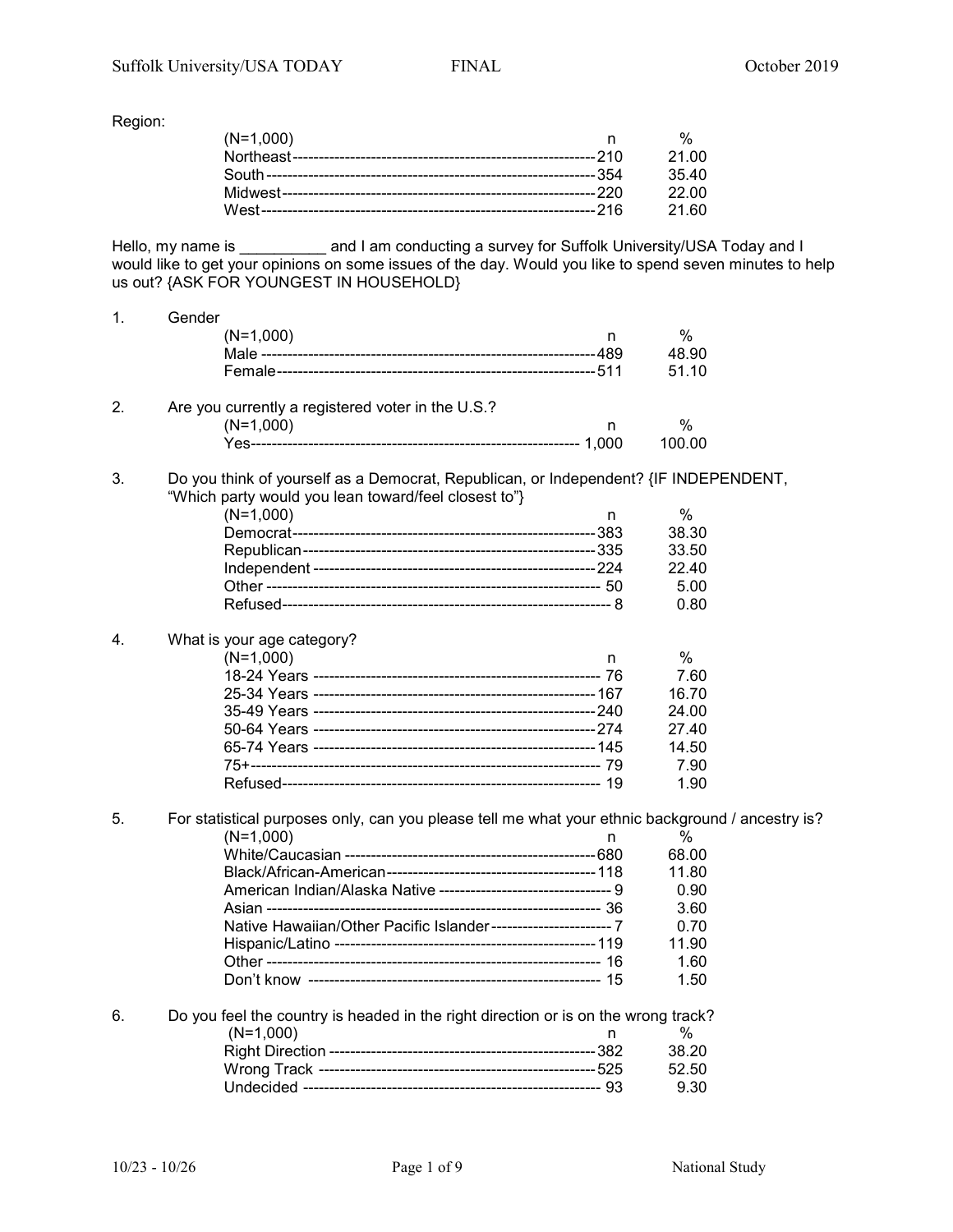I am going to read you a short list of people and political parties and for each, please tell me if your opinion of them is generally favorable or generally unfavorable. If you are undecided or if you have never heard of someone, just tell me that. First take Donald Trump. Is your opinion of Donald Trump generally<br>favorable or generally unfavorable? (RANDOMIZE 8-12) favorable or generally unfavorable?

|     | $(N=1,000)$             | <b>NEVER HEARD</b> | <b>FAVORABLE</b> | <b>UNFAVORABLE</b> | <b>HOF/UNDECIDED</b> |
|-----|-------------------------|--------------------|------------------|--------------------|----------------------|
| 7.  | Donald Trump            | 0                  | 436              | 517                | 47                   |
|     |                         | 0.00               | 43.60            | 51.70              | 4.70                 |
| 8.  | Democratic Party        | 0                  | 372              | 521                | 107                  |
|     |                         | 0.00               | 37.20            | 52.10              | 10.70                |
| 9.  | <b>Republican Party</b> | 0                  | 358              | 520                | 122                  |
|     |                         | 0.00               | 35.80            | 52.00              | 12.20                |
| 10. | Nancy Pelosi            | 22                 | 340              | 518                | 120                  |
|     |                         | 2.20               | 34.00            | 51.80              | 12.00                |
|     | 11. U.S. Congress       | $\Omega$           | 217              | 553                | 230                  |
|     |                         | 0.00               | 21.70            | 55.30              | 23.00                |
| 12. | Mike Pence              | 19                 | 395              | 447                | 139                  |
|     |                         | 1.90               | 39.50            | 44.70              | 13.90                |

13. If the 2020 presidential election were held today, would you vote for President Trump, the Democratic nominee, or a third party candidate?

| $(N=1,000)$ | %     |
|-------------|-------|
|             | 41.40 |
|             | 39.00 |
|             | 9.80  |
|             | 9.50  |
|             | 0.30  |

14. Just your best guess, who do you think will win the White House in 2020 – President Trump or the Democratic nominee?

| $(N=1,000)$ |        |
|-------------|--------|
|             | 49.90  |
|             | 39.70  |
|             | 10.20  |
|             | . 0.20 |

15. Overall, do you {ROTATE ASCENDING, DESCENDING} strongly approve, approve, disapprove, or strongly disapprove of the job Donald Trump is doing as president?

| $(N=1,000)$ |       |
|-------------|-------|
|             | 26.60 |
|             | 19.20 |
|             | 15.00 |
|             | 36.80 |
|             | 2.40  |
|             | 0. QU |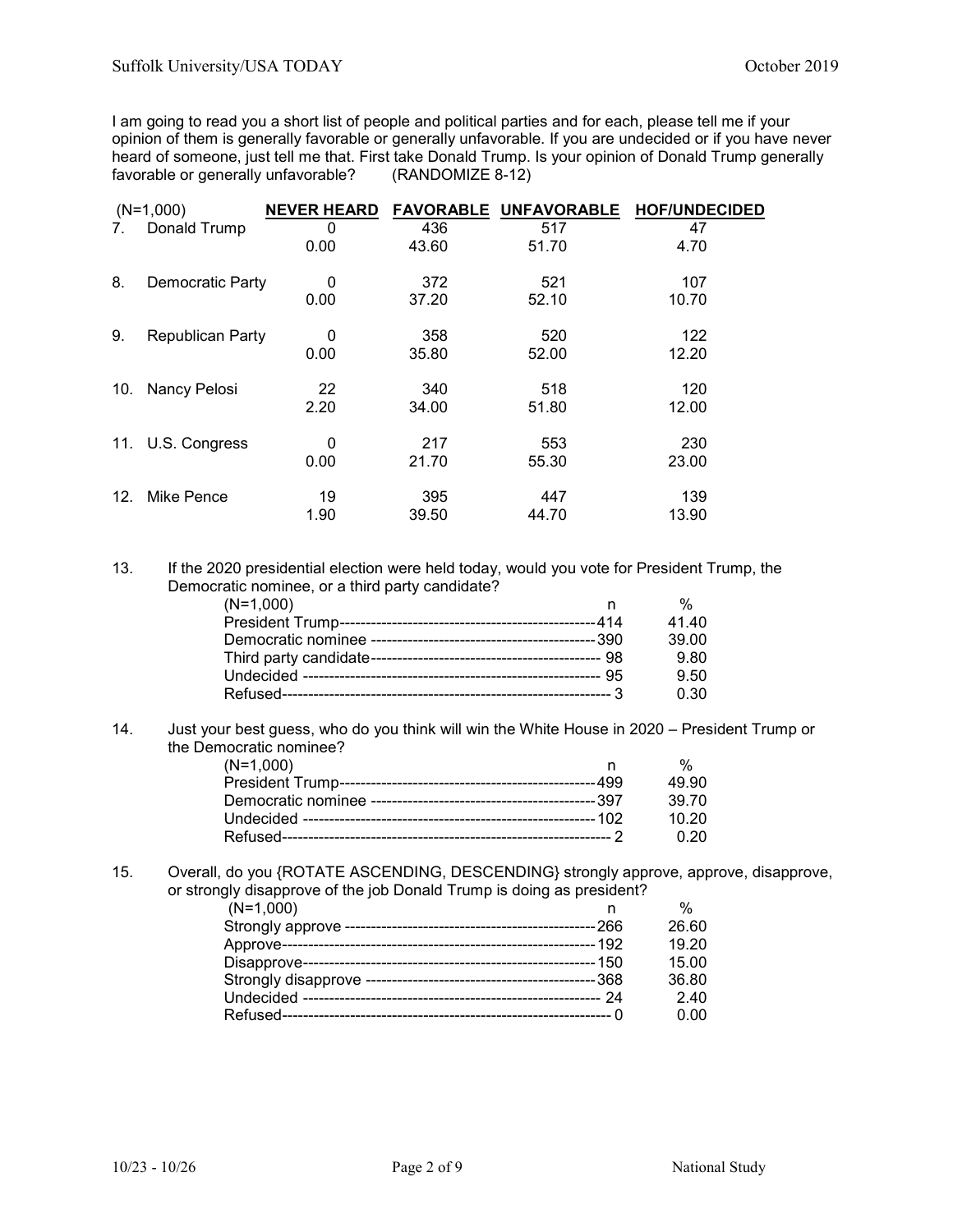16. Overall, do you {ROTATE ASCENDING, DESCENDING} strongly approve, approve, disapprove, or strongly disapprove of the job Nancy Pelosi is doing as Speaker of the House?

| $(N=1,000)$ | $\frac{0}{0}$ |
|-------------|---------------|
|             | 10.60         |
|             | 26.60         |
|             | 20.80         |
|             | 30.40         |
|             | 11.60         |
|             | 0.00          |
|             |               |

17. Earlier you said you were registered as a/an {INSERT}. Thinking about your state's primary or caucus next year, do you think you will vote in your state's Democratic primary or caucus, Republican primary or caucus, or will you skip the primaries?

| $(N=1,000)$                                                      | $\frac{0}{0}$ |
|------------------------------------------------------------------|---------------|
| Democratic primary or caucus --------------------------------399 | 39.90         |
| Republican primary or caucus --------------------------------323 | 32.30         |
|                                                                  | 16.70         |
|                                                                  | 11.00         |
|                                                                  | 0.10          |
|                                                                  |               |

### {FOR 17.1}

18. I'm going to read you a list of some Democratic candidates for president. Please tell me who you would vote for or lean toward at this point. If you know who you would vote for, feel free to stop me at any time. {ROTATE}

| $(N=399)$ | n | $\%$  |
|-----------|---|-------|
|           |   | 0.25  |
|           |   | 26.07 |
|           |   | 2.26  |
|           |   | 0.00  |
|           |   | 9.77  |
|           |   | 0.25  |
|           |   | 0.00  |
|           |   | 3.51  |
|           |   | 2.51  |
|           |   | 1.75  |
|           |   | 0.25  |
|           |   | 0.25  |
|           |   | 12.53 |
|           |   | 0.25  |
|           |   | 1.00  |
|           |   | 16.79 |
|           |   | 0.75  |
|           |   | 2.51  |
|           |   | 18.30 |
|           |   | 1.00  |

### **NOTE: Congressman Tim Ryan dropped out on 10/24 and was removed from choices**

#### {FOR 18.1 - 18.19}

19. Is your mind firmly made up, or do you think you might change your mind before the Democratic primaries and caucuses?

| $(N=322)$                                                     | %     |
|---------------------------------------------------------------|-------|
|                                                               | 40.37 |
| Might change mind before caucuses------------------------ 183 | 56.83 |
|                                                               | 2.80  |
|                                                               | 0.OO  |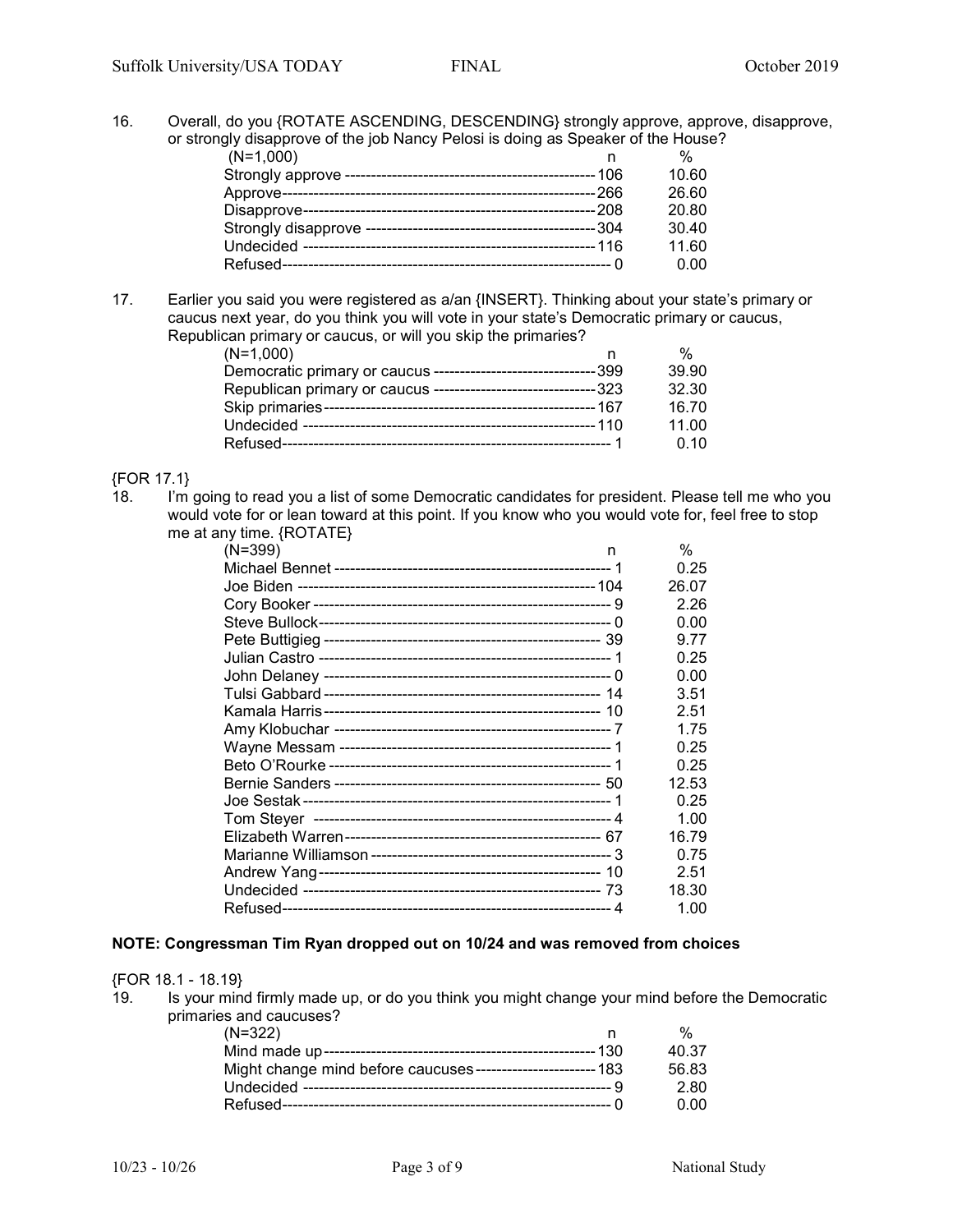{For those with a first choice, excluding 18.1 – 18.19 answer from Q18 as an option, respondents must pick another candidate}

20. Who would be your second choice?

| $(N=322)$ | n | %     |
|-----------|---|-------|
|           |   | 0.31  |
|           |   | 13.35 |
|           |   | 4.66  |
|           |   | 0.00  |
|           |   | 5.90  |
|           |   | 0.93  |
|           |   | 0.62  |
|           |   | 0.93  |
|           |   | 9.01  |
|           |   | 6.83  |
|           |   | 0.00  |
|           |   | 1.86  |
|           |   | 16.46 |
|           |   | 0.00  |
|           |   | 0.62  |
|           |   | 16.15 |
|           |   | 0.00  |
|           |   | 4.35  |
|           |   | 16.77 |
|           |   | 1.24  |

{FOR 17.1} . . . ,<br>Are you satisfied with the Democratic presidential field, or would you like someone else to jump into the race?

| $(N=399)$ | $\%$        |
|-----------|-------------|
|           | 74 94       |
|           | 18.05       |
|           | 6.52        |
|           | <u>ሰ 50</u> |

### {FOR 21.2-21.4}

| 22. | Who would you like to see enter the Democratic presidential race? |   |       |
|-----|-------------------------------------------------------------------|---|-------|
|     | $(N=100)$                                                         | n | %     |
|     |                                                                   |   | 10.00 |
|     |                                                                   |   | 7.00  |
|     |                                                                   |   | 5.00  |
|     |                                                                   |   | 4.00  |
|     |                                                                   |   | 2.00  |
|     |                                                                   |   | 2.00  |
|     | Other Specific Name (Single mention) ------------------------- 6  |   | 6.00  |
|     |                                                                   |   | 2.00  |
|     |                                                                   |   | 17.00 |
|     |                                                                   |   | 16.00 |
|     |                                                                   |   | 29.00 |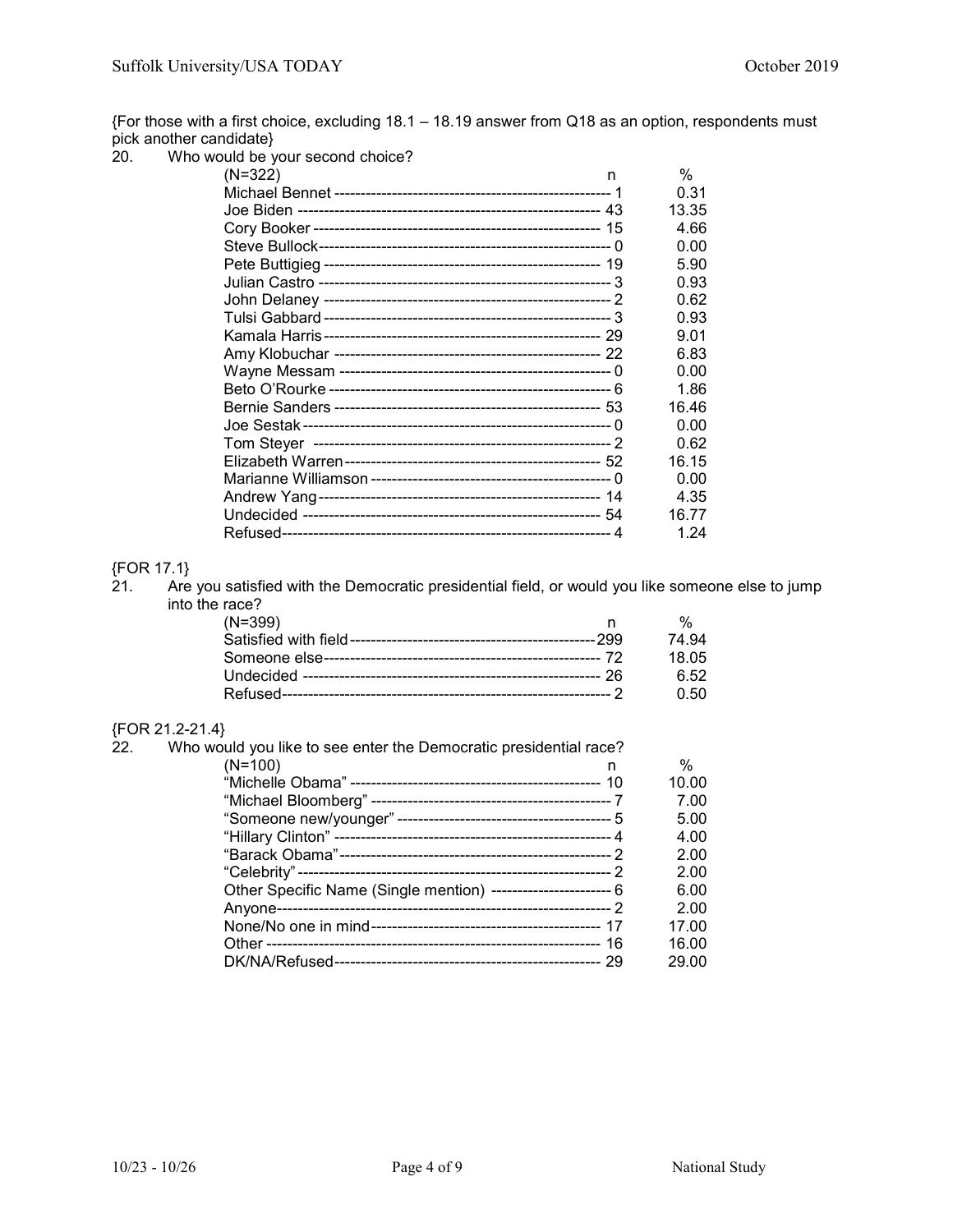### {FOR 17.1}

23. I'm going to read you a list of the last 8 Democratic presidential nominees and ask you whose endorsement would have the most influence on you and which one would have the least? Here's the list: (RANDOMIZE)

| $(N=399)$<br>n | Now, whose endorsement would have the MOST influence on you? |       |
|----------------|--------------------------------------------------------------|-------|
|                |                                                              | %     |
|                |                                                              | 10.78 |
|                |                                                              | 5.76  |
|                |                                                              | 5.51  |
|                |                                                              | 1.25  |
|                |                                                              | 2.76  |
|                |                                                              | 0.50  |
|                |                                                              | 1.00  |
|                |                                                              | 66.92 |
|                |                                                              | 4.51  |
|                |                                                              | 1.00  |

### {FOR 17.1}

| 24. | And whose endorsement would have the LEAST influence on you? |       |
|-----|--------------------------------------------------------------|-------|
|     | $(N=399)$<br>n                                               | %     |
|     |                                                              | 7.02  |
|     |                                                              | 9.77  |
|     |                                                              | 18.05 |
|     |                                                              | 22.56 |
|     |                                                              | 7.52  |
|     |                                                              | 4.01  |
|     |                                                              | 15.79 |
|     |                                                              | 4.01  |
|     |                                                              | 10.28 |
|     |                                                              | 1.00  |

## {FOR 17.1}

Hillary Clinton recently suggested that the Russians are recruiting Democrat Tulsi Gabbard to run as an independent candidate in the 2020 election. Clinton also stated that former 2016 Green Party nominee Jill Stein was a Russian asset. Both Gabbard and Stein have vigorously denied these claims. Which of the following statements comes closest to your view: (ROTATE)

| $(N=399)$                                             |             |
|-------------------------------------------------------|-------------|
| A) Hillary Clinton should continue to speak out       |             |
| about issues important to her during the 2020         |             |
|                                                       | 46.12       |
| B) Hillary Clinton should not inject herself into the |             |
|                                                       | 46.37       |
|                                                       | 7.02        |
|                                                       | <u>ი 50</u> |

# ${FOR 17.2}$ <br>26. If th

If the Republican primary or caucus was held today in your state and the candidates were Donald Trump, Mark Sanford, Joe Walsh, or Bill Weld, for whom would you vote or lean toward?

| $(N=323)$ | %     |
|-----------|-------|
|           | 85.45 |
|           | 0.93  |
|           | 0.62  |
|           | 217   |
|           | 10.84 |
|           | 0.00  |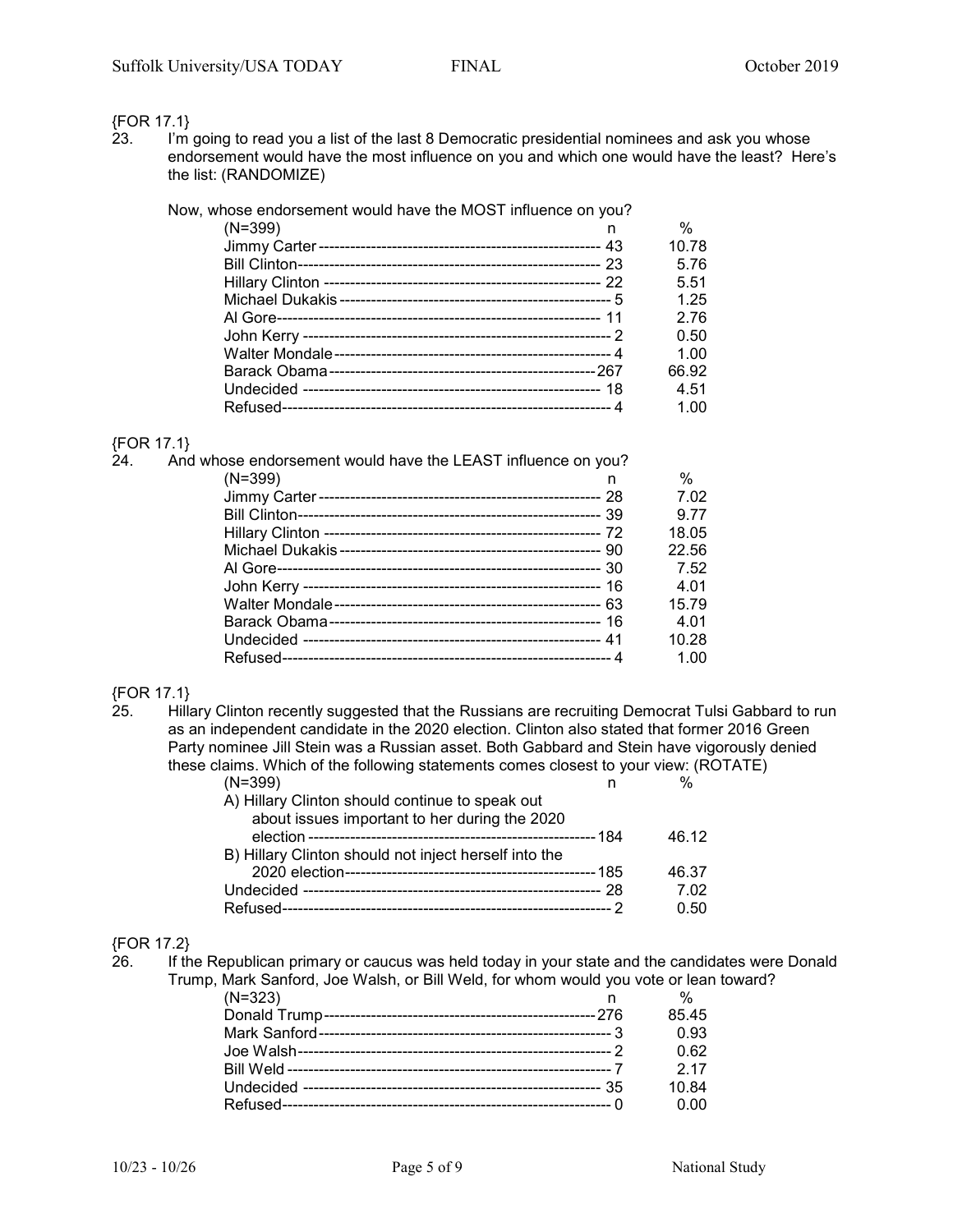## {FOR 17.2}

Are you satisfied with the Republican presidential field, or would you like someone else to jump into the race?

| $(N=323)$ |       |
|-----------|-------|
|           | 80 19 |
|           | 17 Q3 |
|           | -2.79 |
|           | n nn  |

#### {FOR 27.2-27.4}

| 28. | Who would you like to see enter the Republican presidential race? |       |
|-----|-------------------------------------------------------------------|-------|
|     | $(N=64)$<br>n                                                     | %     |
|     |                                                                   | 6.25  |
|     |                                                                   | 7.81  |
|     |                                                                   | 3.13  |
|     |                                                                   | 3.13  |
|     |                                                                   | 3.13  |
|     |                                                                   | 3.13  |
|     |                                                                   | 1.56  |
|     | Other Specific Name (Single mention)------------------------ 9    | 14.06 |
|     |                                                                   | 9.38  |
|     |                                                                   | 10.94 |
|     |                                                                   | 14.06 |
|     |                                                                   | 23.44 |

29. If the 2020 congressional elections were held today, would you vote for the Democratic or Republican congressional candidate in your district?

| $(N=1,000)$                                                  | $\frac{0}{6}$ |
|--------------------------------------------------------------|---------------|
| Democratic congressional candidate----------------------434  | 43.40         |
| Republican congressional candidate-----------------------422 | 42.20         |
|                                                              | 13.70         |
|                                                              | <u>በ 7በ</u>   |

30. Thinking about the 2020 congressional elections, would you prefer Democrats or Republicans to win control of Congress?

| $(N=1,000)$ |       |
|-------------|-------|
|             | 46.10 |
|             | 45.60 |
|             | 7.90  |
|             | 0.40  |

The next questions are about the issue of impeachment.

31. President Trump recently tweeted that the impeachment proceedings against him were the equivalent of a "political lynching." Do you agree or disagree with that assessment?

| $(N=1,000)$ |       |
|-------------|-------|
|             | 40.OO |
|             | 53.70 |
|             | 5.90  |
|             | 0.40  |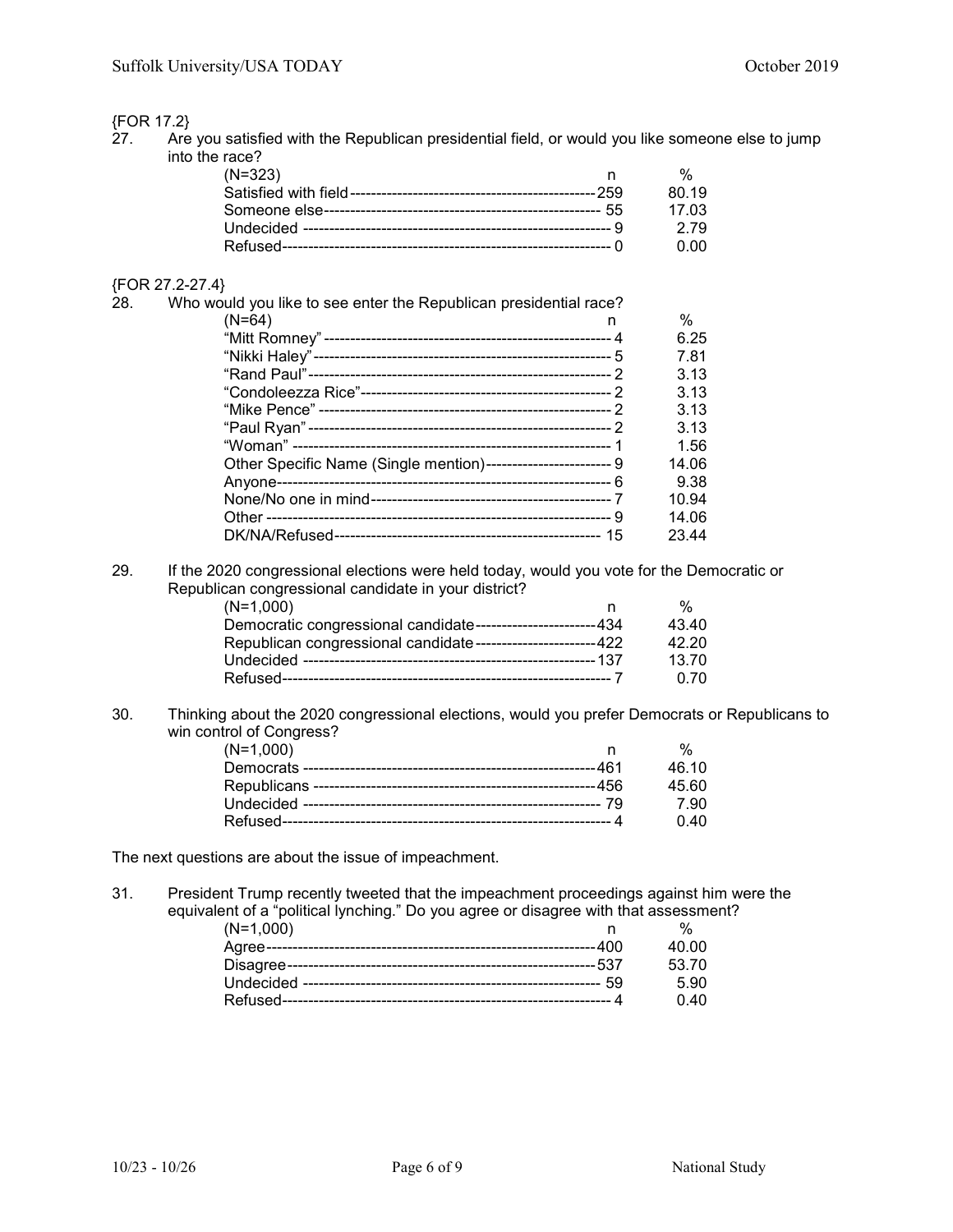| 32. | Which of the following is your personal preference? (ROTATE and state A-C)                                                   |       |  |
|-----|------------------------------------------------------------------------------------------------------------------------------|-------|--|
|     | $(N=1,000)$<br>n                                                                                                             | $\%$  |  |
|     | A) The House of Representatives should vote to                                                                               |       |  |
|     | impeach President Trump ---------------------------------362                                                                 | 36.20 |  |
|     | B) The House should continue investigating                                                                                   |       |  |
|     | Trump, but not vote to impeach him -------------------223                                                                    | 22.30 |  |
|     | C) Congress should drop its investigations into                                                                              |       |  |
|     | President Trump and administration ------------------370                                                                     | 37.00 |  |
|     |                                                                                                                              | 4.30  |  |
|     |                                                                                                                              | 0.20  |  |
| 33. | If the House impeaches President Trump, do you think the Senate should convict him, removing<br>him from office - yes or no? |       |  |
|     | $(N=1,000)$<br>n.                                                                                                            | $\%$  |  |
|     |                                                                                                                              | 45.50 |  |
|     |                                                                                                                              | 46.90 |  |
|     |                                                                                                                              | 7.30  |  |
|     |                                                                                                                              | 0.30  |  |
| 34. | Do you think the White House has an obligation to comply with the subpoenas from the House                                   |       |  |
|     | committees who are demanding testimony and documents - yes or no?                                                            |       |  |
|     | $(N=1,000)$<br>n                                                                                                             | $\%$  |  |
|     |                                                                                                                              | 65.60 |  |

|                                                                                      | 26.00   |  |
|--------------------------------------------------------------------------------------|---------|--|
|                                                                                      | -8.10   |  |
|                                                                                      | . በ. 30 |  |
| The White House has released a transcript summary of a July 25th phone call in which |         |  |

35. The White House has released a transcript summary of a July 25th phone call in which President Trump encouraged the Ukrainian president to pursue investigations involving Democratic rival Joe Biden, and hacking allegations in the 2016 election. Which comes closest to your view? (ROTATE and state A-C)

| A) The phone conversation is an impeachable              |       |
|----------------------------------------------------------|-------|
|                                                          | 37.90 |
| B) The phone conversation was wrong, but                 |       |
| doesn't rise to an impeachable offense --------------211 | 21.10 |
| C) There was nothing wrong with the phone                |       |
|                                                          | 30.50 |
|                                                          | 9.70  |
|                                                          | 0.80  |

36. Just your best guess - Do you think the House of Representatives will impeach President Trump yes or no?

| (N=1,000) |        |
|-----------|--------|
|           | 37.OO  |
|           | .56.20 |
|           | 6.60   |
|           |        |

### 37. Again, just your best guess, do you think the Senate will vote to convict President Trump, removing him from office - yes or no?

| $(N=1,000)$ |             |
|-------------|-------------|
|             | 19.20       |
|             | 73.10       |
|             | 7.50        |
|             | <u>በ 20</u> |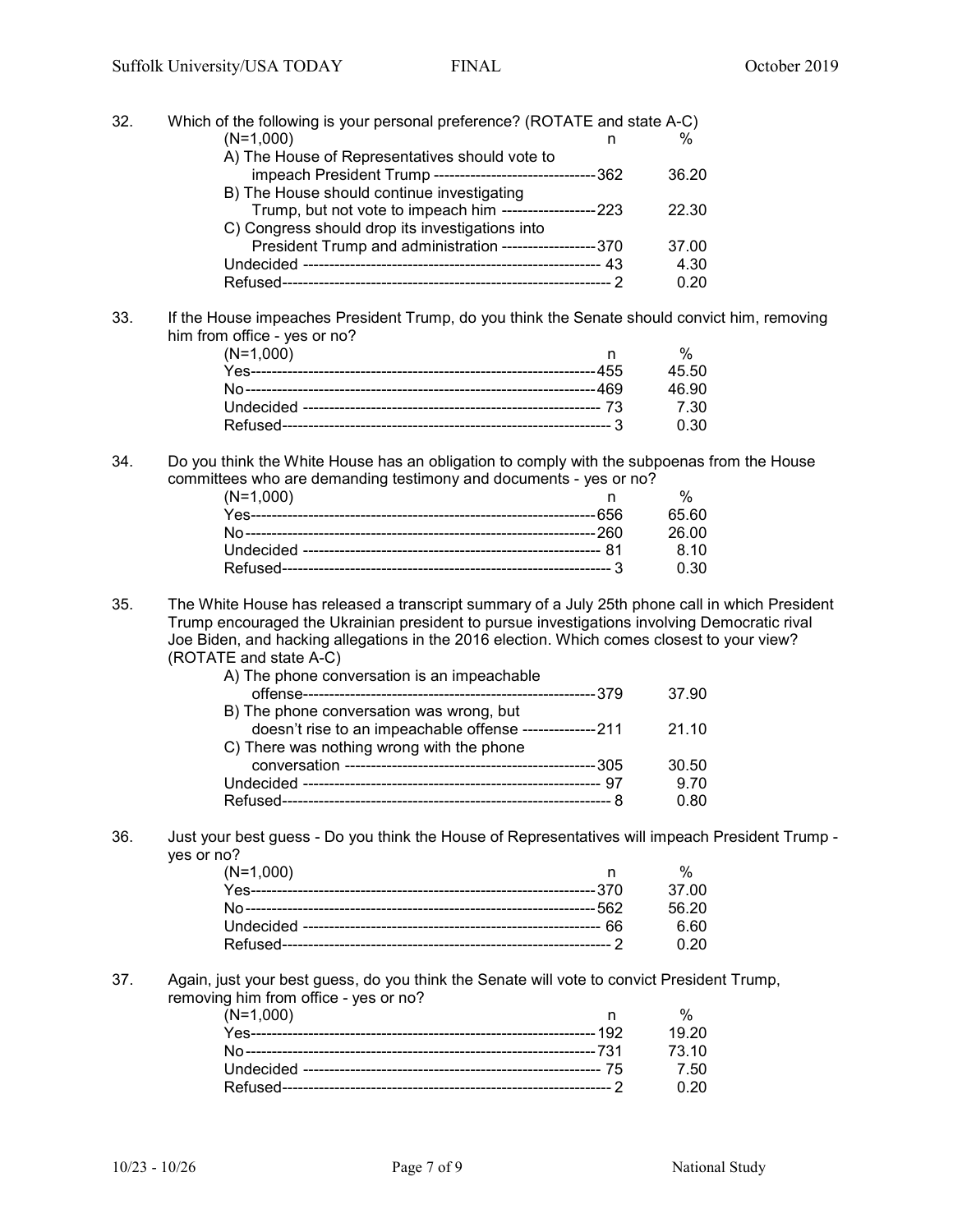38. How would you describe your own political viewpoint – very liberal, liberal, moderate, conservative, very conservative? {ROTATE .1-.5 ASCENDING TO DESCENDING}

| rativo, vol y concervativo. processivos tos tocento no becomento |       |
|------------------------------------------------------------------|-------|
| $(N=1,000)$                                                      | %     |
|                                                                  | 7.10  |
|                                                                  | 17.20 |
|                                                                  | 36.30 |
|                                                                  | 23.50 |
|                                                                  | 12.20 |
|                                                                  | 1.40  |
|                                                                  | 2.30  |
|                                                                  |       |

### **THE FINAL QUESTIONS WILL HELP US CLASSIFY YOUR ANSWERS WITH OTHERS TAKING THE SURVEY**

| 39. | Are any members of your household union members?                                 |   |       |
|-----|----------------------------------------------------------------------------------|---|-------|
|     | $(N=1,000)$                                                                      | n | %     |
|     |                                                                                  |   | 15.70 |
|     |                                                                                  |   | 82.80 |
|     |                                                                                  |   | 1.10  |
|     |                                                                                  |   | 0.40  |
| 40. | Do you have school-aged children in your household?                              |   |       |
|     | $(N=1,000)$                                                                      | n | $\%$  |
|     |                                                                                  |   | 30.80 |
|     |                                                                                  |   | 68.30 |
|     |                                                                                  |   | 0.40  |
|     |                                                                                  |   | 0.50  |
| 41. | What is the highest level of education you have completed?                       |   |       |
|     | $(N=1,000)$                                                                      | n | $\%$  |
|     |                                                                                  |   | 1.60  |
|     |                                                                                  |   | 15.20 |
|     |                                                                                  |   | 18.60 |
|     | Trade/technical/vocational training -------------------------- 58                |   | 5.80  |
|     |                                                                                  |   | 36.80 |
|     |                                                                                  |   | 21.10 |
|     |                                                                                  |   | 0.40  |
|     |                                                                                  |   | 0.50  |
| 42. | What TV news or commentary source do you trust the most? {RANDOMIZE 40.1 - 40.9} |   |       |
|     | $(N=1,000)$                                                                      | n | $\%$  |
|     |                                                                                  |   | 13.40 |
|     |                                                                                  |   | 5.30  |
|     |                                                                                  |   | 28.20 |
|     |                                                                                  |   | 5.40  |
|     |                                                                                  |   | 4.00  |
|     |                                                                                  |   | 4.10  |
|     |                                                                                  |   | 4.00  |
|     |                                                                                  |   | 1.80  |
|     |                                                                                  |   | 11.70 |
|     |                                                                                  |   | 18.30 |
|     |                                                                                  |   | 3.80  |